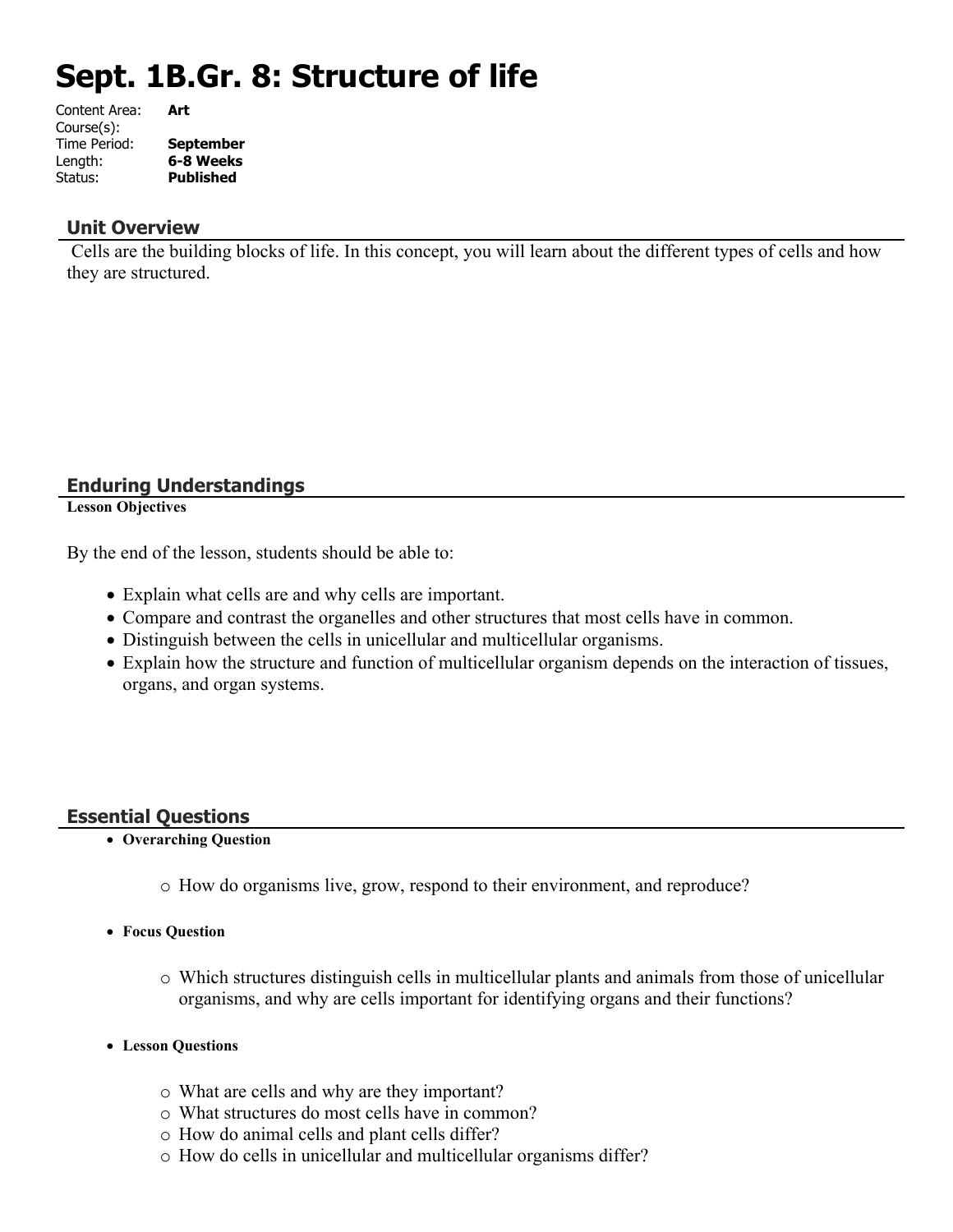- **Can You Explain**
	- o Which structures distinguish cells in multicellular plants and animals from those of unicellular organisms, and why are cells important for identifying organs and their functions?

# **Instructional Strategies & Learning Activities**

• [The Five E Instructional Model](https://app.discoveryeducation.com/learn/techbook/units/3391ad2d-bceb-45dc-a68b-8fd21ab33671/concepts/3fe1d99f-ade7-41b8-8232-49f21459f633/lesson/sections/6287cdb6-e22e-4cf7-a4e4-baad556e0ab8#17945f29-a8e4-457b-800e-9941859e7540)

Science Techbook follows the 5E instructional model. As you plan your lesson, the provided Model Lesson includes strategies for each of the 5Es.

• [Engage \(45–90 minutes\)](https://app.discoveryeducation.com/learn/techbook/units/3391ad2d-bceb-45dc-a68b-8fd21ab33671/concepts/3fe1d99f-ade7-41b8-8232-49f21459f633/lesson/sections/6287cdb6-e22e-4cf7-a4e4-baad556e0ab8#c1aeb4d8-59a1-40c8-8b2e-f8fcbf8496aa)

Students are asked to consider how cells in their body function. Students begin to formulate ideas around the Can You Explain? (CYE) question.

• [Explore \(180 minutes\)](https://app.discoveryeducation.com/learn/techbook/units/3391ad2d-bceb-45dc-a68b-8fd21ab33671/concepts/3fe1d99f-ade7-41b8-8232-49f21459f633/lesson/sections/6287cdb6-e22e-4cf7-a4e4-baad556e0ab8#b21a1063-1685-4987-a19b-d1e11fd53ce4)

Students investigate questions about what cells are and how they function by using evidence from text and media assets. Students complete a Hands-On Activity to observe plant and animal cells under the microscope.

• [Explain \(45–90 minutes\)](https://app.discoveryeducation.com/learn/techbook/units/3391ad2d-bceb-45dc-a68b-8fd21ab33671/concepts/3fe1d99f-ade7-41b8-8232-49f21459f633/lesson/sections/6287cdb6-e22e-4cf7-a4e4-baad556e0ab8#af3f2765-b4a4-4cdc-bf1e-0e0b133a5b9b)

Students construct scientific explanations to the CYE question by including evidence of how different types of cells are structured and how they function.

• [Elaborate with STEM \(45–135 minutes\)](https://app.discoveryeducation.com/learn/techbook/units/3391ad2d-bceb-45dc-a68b-8fd21ab33671/concepts/3fe1d99f-ade7-41b8-8232-49f21459f633/lesson/sections/6287cdb6-e22e-4cf7-a4e4-baad556e0ab8#739adfa5-44ca-46e3-8e51-081dbc76898f)

Students apply their understanding of the structure of life as they learn about cancer research conducted by cell biologists, investigate cell size, and explore cancer detection technology.

• [Evaluate \(45–90 minutes\)](https://app.discoveryeducation.com/learn/techbook/units/3391ad2d-bceb-45dc-a68b-8fd21ab33671/concepts/3fe1d99f-ade7-41b8-8232-49f21459f633/lesson/sections/6287cdb6-e22e-4cf7-a4e4-baad556e0ab8#3d221eeb-66c2-4c4f-8ab2-78d18abeeb64)

Students are evaluated on the state science standards, as well as Standards in ELA/Literacy and Standards in Math standards, using Board Builder and the provided concept summative assessments.

# **Integration of Career Readiness, Life Literacies and Key Skills**

Students explore careers in cell biology and cancer detection technology.

WRK.9.2.5.CAP Career Awareness and Planning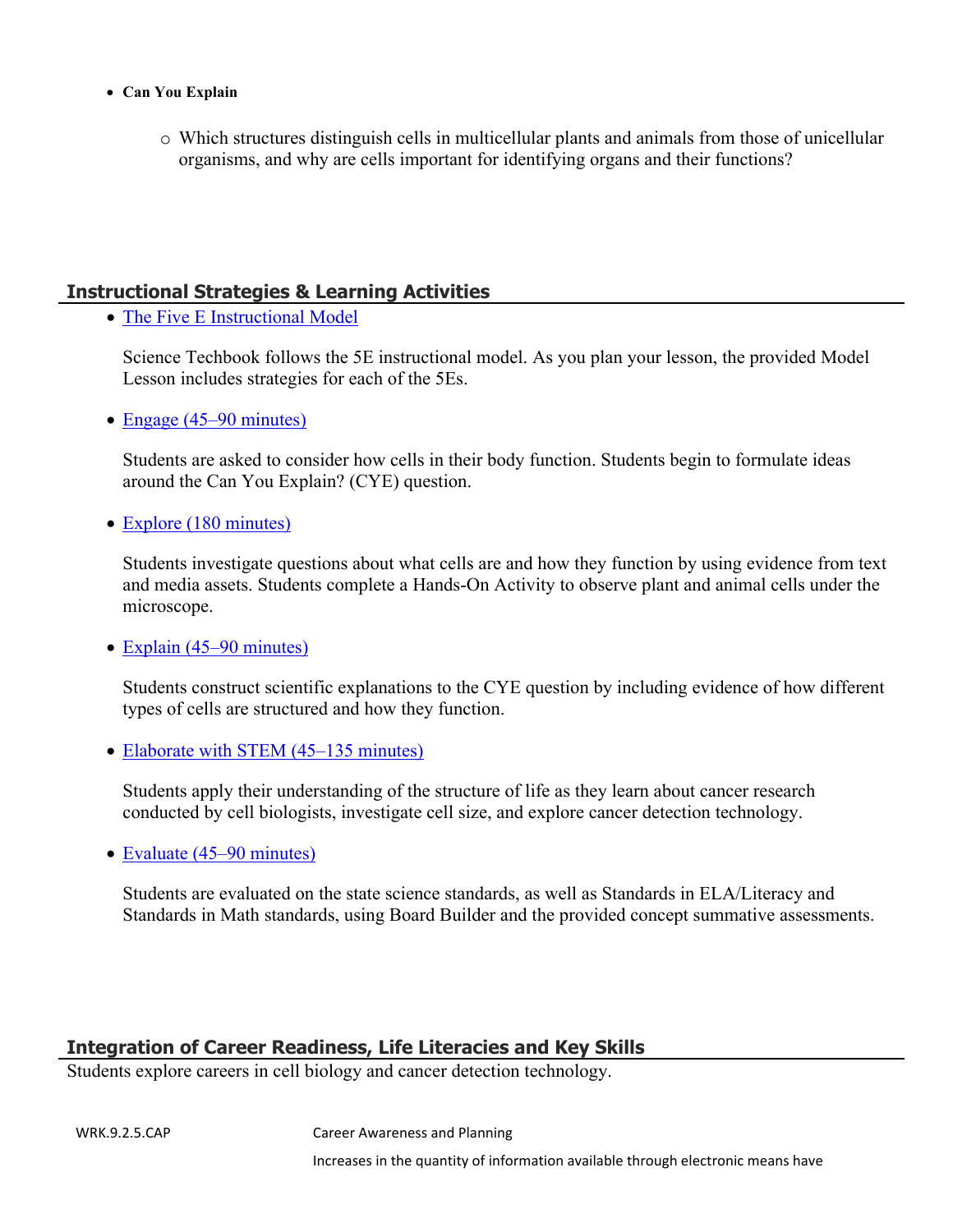|                   | heightened the need to check sources for possible distortion, exaggeration, or<br>misrepresentation.                                                                                                                                    |
|-------------------|-----------------------------------------------------------------------------------------------------------------------------------------------------------------------------------------------------------------------------------------|
| TECH.9.4.8.IML.13 | Identify the impact of the creator on the content, production, and delivery of information<br>(e.g., 8.2.8.ED.1).                                                                                                                       |
| WRK.9.2.5.CAP.1   | Evaluate personal likes and dislikes and identify careers that might be suited to personal<br>likes.                                                                                                                                    |
| TECH.9.4.8.IML.1  | Critically curate multiple resources to assess the credibility of sources when searching for<br>information.                                                                                                                            |
|                   | Some digital tools are appropriate for gathering, organizing, analyzing, and presenting<br>information, while other types of digital tools are appropriate for creating text,<br>visualizations, models, and communicating with others. |
| WRK.9.2.5.CAP.2   | Identify how you might like to earn an income.                                                                                                                                                                                          |
|                   | An individual's passions, aptitude and skills can affect his/her employment and earning<br>potential.                                                                                                                                   |
| TECH.9.4.8.TL.3   | Select appropriate tools to organize and present information digitally.                                                                                                                                                                 |
| TECH.9.4.8.IML.3  | Create a digital visualization that effectively communicates a data set using formatting<br>techniques such as form, position, size, color, movement, and spatial grouping (e.g.,<br>6.SP.B.4, 7.SP.B.8b).                              |
| WRK.9.2.5.CAP.3   | Identify qualifications needed to pursue traditional and non-traditional careers and<br>occupations.                                                                                                                                    |
| WRK.9.2.5.CAP.4   | Explain the reasons why some jobs and careers require specific training, skills, and<br>certification (e.g., life guards, child care, medicine, education) and examples of these<br>requirements.                                       |

#### **Technology and Design Integration**

Students will inteact with the lesson using the Smartboard, Chromebooks, Microscopes, Lab technology, and Discovery Techbook.

|                   | Troubleshooting a problem is more effective when knowledge of the specific device along<br>with a systematic process is used to identify the source of a problem. |
|-------------------|-------------------------------------------------------------------------------------------------------------------------------------------------------------------|
| CS.6-8.8.1.8.CS.4 | Systematically apply troubleshooting strategies to identify and resolve hardware and<br>software problems in computing systems.                                   |

| <b>Interdisciplinary Connections</b> |
|--------------------------------------|
|--------------------------------------|

| LA.SL.8.4 | Present claims and findings, emphasizing salient points in a focused, coherent manner<br>with relevant evidence, sound valid reasoning, and well-chosen details; use appropriate<br>eye contact, adequate volume, and clear pronunciation.                |
|-----------|-----------------------------------------------------------------------------------------------------------------------------------------------------------------------------------------------------------------------------------------------------------|
| LA.RI.8.1 | Cite the textual evidence and make relevant connections that most strongly supports an<br>analysis of what the text says explicitly as well as inferences drawn from the text.                                                                            |
| LA.W.8.1  | Write arguments to support claims with clear reasons and relevant evidence.                                                                                                                                                                               |
| LA.RI.8.4 | Determine the meaning of words and phrases as they are used in a text, including<br>figurative, connotative, and technical meanings; analyze the impact of specific word<br>choices on meaning and tone, including analogies or allusions to other texts. |
| LA.W.8.7  | Conduct short research projects to answer a question (including a self-generated                                                                                                                                                                          |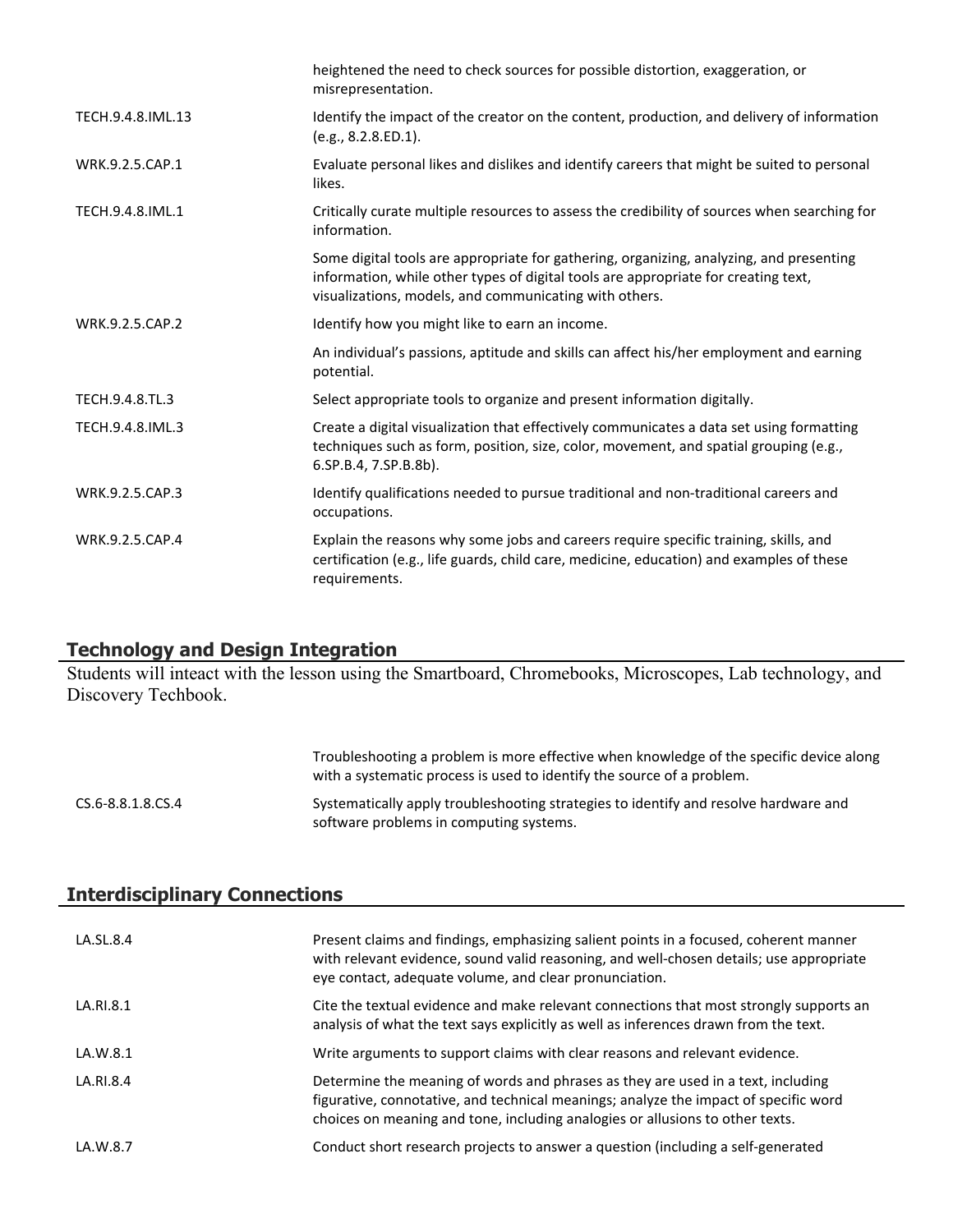| question), drawing on several sources and generating additional related, focused<br>questions that allow for multiple avenues of exploration.                                                                                     |
|-----------------------------------------------------------------------------------------------------------------------------------------------------------------------------------------------------------------------------------|
| Evaluate the advantages and disadvantages of using different mediums (e.g., print or<br>digital text, video, multimedia) to present a particular topic or idea.                                                                   |
| Write informative/explanatory texts to examine a topic and convey ideas, concepts, and<br>information through the selection, organization, and analysis of relevant content.                                                      |
| Delineate and evaluate the argument and specific claims in a text, assessing whether the<br>reasoning is sound and the evidence is relevant and sufficient; recognize when irrelevant<br>evidence is introduced.                  |
| By the end of the year read and comprehend literary nonfiction at grade level text-<br>complexity or above, with scaffolding as needed.                                                                                           |
| Engage effectively in a range of collaborative discussions (one-on-one, in groups, and<br>teacher-led) with diverse partners on grade 8 topics, texts, and issues, building on others'<br>ideas and expressing their own clearly. |
|                                                                                                                                                                                                                                   |

# **Differentiation**

- 1. Using a two-column chart, ask students to compare and contrast plant and animal cells.
- 2. Have students bring in their own water samples from sources such as ponds, lakes, streams, or stagnant water and create their own slides to examine. Have them to discuss the different types of organisms and cells they see with a partner.
- identifying familiar prefixes and/or words within words for each glossary term (e.g. *chlorophyll* is from the Greek word *khloros*, which means "pale green or greenish yellow".)

1. Assist students in

2. Encourage students to demonstrate their understanding by drawing concepts. For example, they can create a diagram of a cell with all of the organelles clearly labeled.

[Struggling Students](https://app.discoveryeducation.com/player/view/assetGuid/4995767F-D634-40C6-B25B-BDEA06E14F90) [ELL](https://app.discoveryeducation.com/player/view/assetGuid/D727DF69-B79B-4A92-AA1F-CE23C74D98D9) Accelerated Students

- 1. Have students find different examples of prokaryotic and eukaryotic cells and compare them to each other. Have them use internet sources to conduct further research if desired.
- 2. Tell students to research different types of cells, tissues, organs, and organ systems in different organisms.
- 3. Have students differentiate between the structure and function of organelles other than the cell membrane, cell wall, nucleus, cytoplasm, mitochondria, chloroplasts, and vacuoles, such as the Golgi Apparatus, smooth endoplasmic reticulum, rough endoplasmic reticulum, and ribosomes.

[Differentiation in science](http://www.brighthubeducation.com/teaching-gifted-students/65181-differentiation-techniques-and-activities-in-the-classroom-for-gifted-students/) can be accomplished in several ways. Once you have given a pre-test to students, you know what information has already been mastered and what they still need to work on. Next, you design activities, discussions, lectures, and so on to teach information to students. The best way is to have two or three groups of students divided by ability level.

While you are instructing one group, the other groups are working on activities to further their knowledge of the concepts. For example, while you are helping one group learn the planet names in order, another group is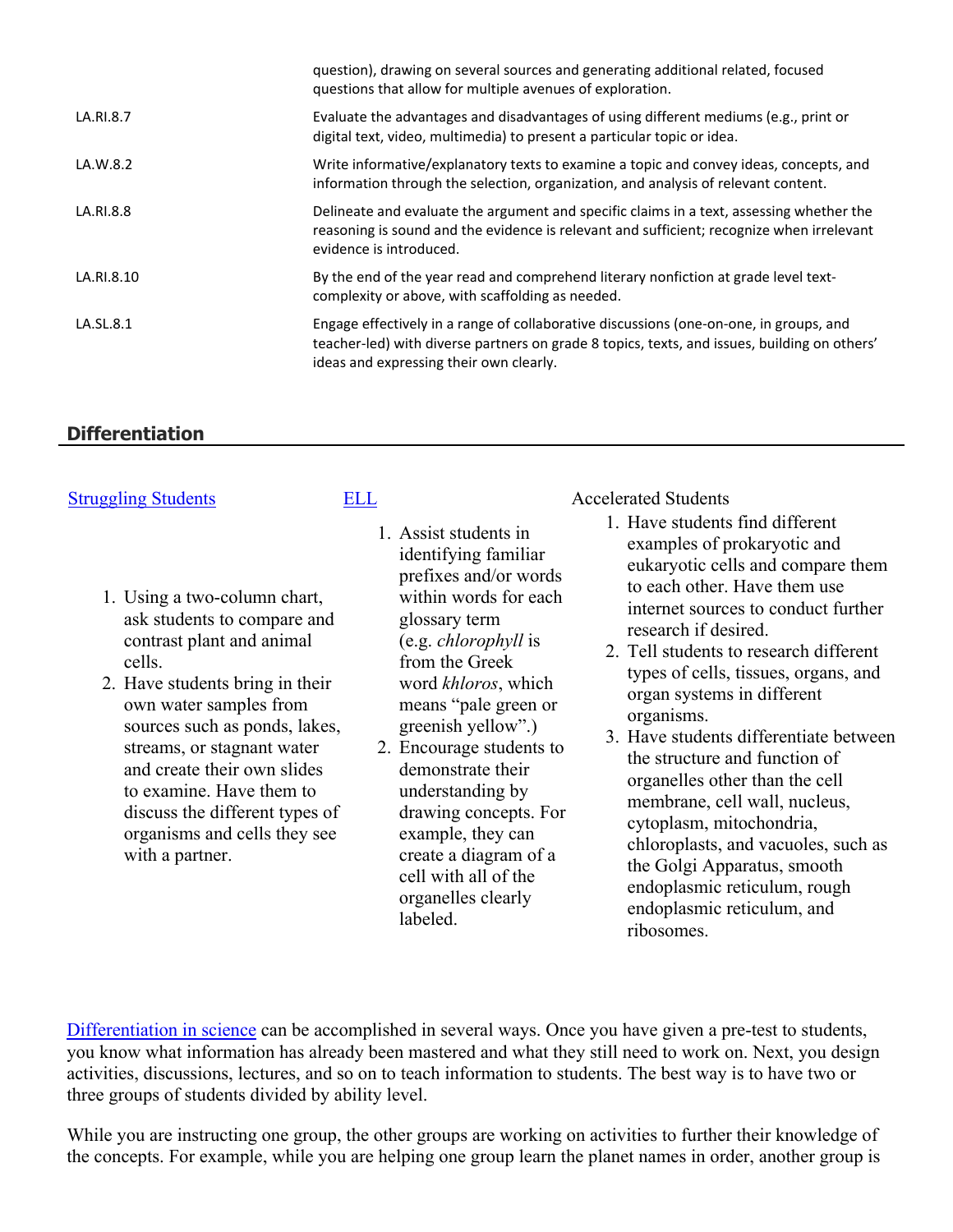researching climate, size, and distance from the moon of each planet. Then the groups switch, and you instruct the second group on another objective from the space unit. The first group practices writing the order of the planets and drawing a diagram of them.

Here are some ideas for the classroom when you are using differentiation in science:

- Create a tic-tac-toe board that lists different activities at different ability levels. When students aren't involved in direct instruction with you, they can work on activities from their tic-tac-toe board. These boards have nine squares, like a tic-tac-toe board; and each square lists an activity that corresponds with the science unit. For example, one solar system activity for advanced science students might be to create a power point presentation about eclipses. For beginning students, an activity might be to make a poster for one of the planets and include important data such as size, order from the sun, whether it has moons, and so on.
- Find websites on the current science unit that students can explore on their own.
- Allow students to work in small groups to create a project throughout the entire unit. For example, one group might create a solar system model to scale. Another group might write a play about the solar system. This is an activity these groups can work on while they are not working directly with you.

Differentiation in science gets students excited to learn because it challenges them to expand their knowledge and skills, instead of teaching the whole group concepts they have already mastered

# **Modifications & Accommodations**

Refer to QSAC EXCEL SMALL SPED ACCOMMOCATIONS spreadsheet in this discipline.

# **Modifications and Accommodations used in this unit:**

In addition to differentiated instruction, IEP's and 504 accommocations will be utilized.

In addition to differentiated instruction, IEP's and 504 accommocations will be utilized.

# **Benchmark Assessments**

**Benchmark Assessments** are given periodically (e.g., at the end of every quarter or as frequently as once per month) throughout a school year to establish baseline achievement data and measure progress toward a standard or set of academic standards and goals.

# **Schoolwide Benchmark assessments:**

Aimsweb benchmarks 3X a year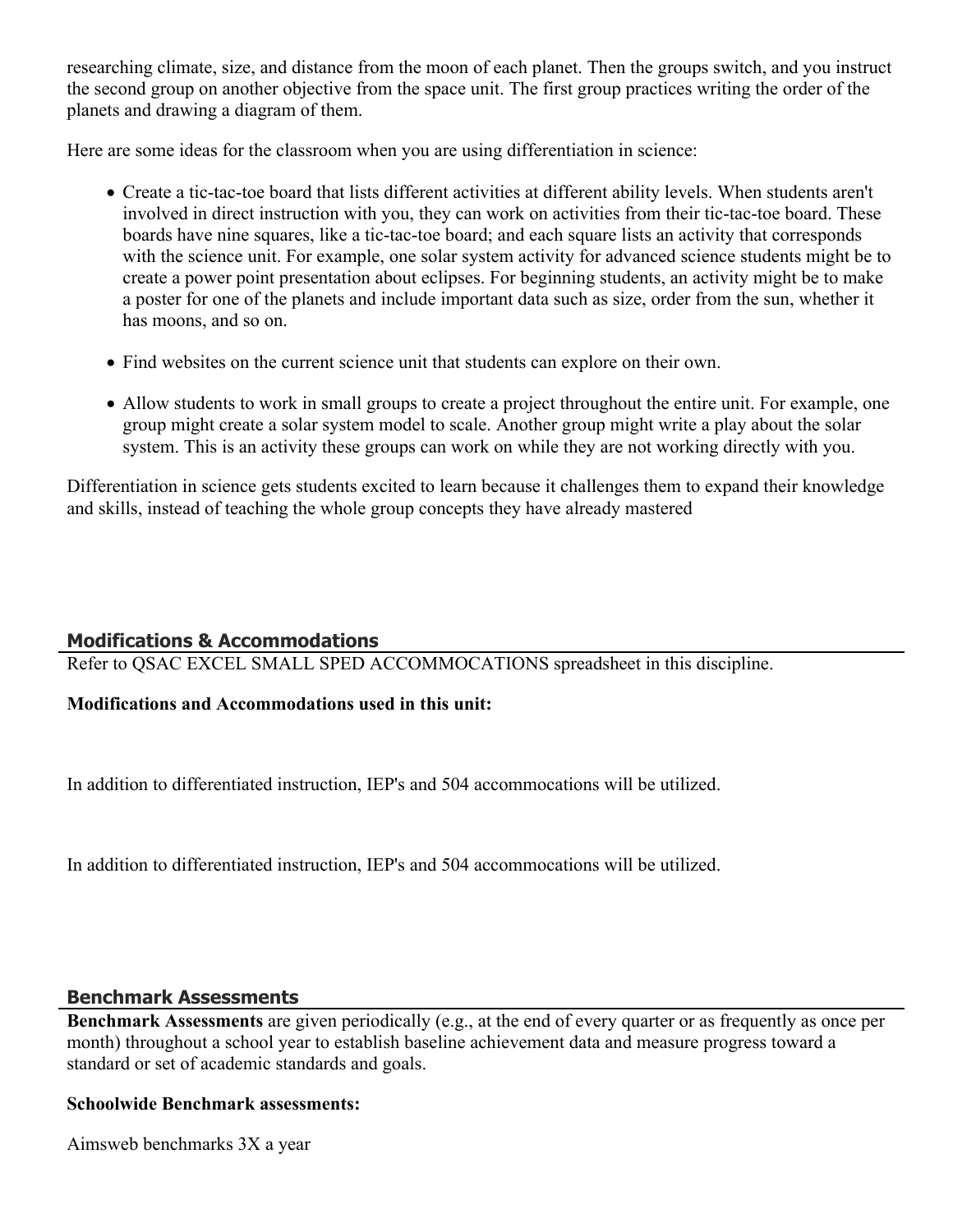## Linkit Benchmarks 3X a year

# **Additional Benchmarks used in this unit:**

Pre and post assessments to measure growth.

## **Formative Assessments**

Assessment allows both instructor and student to monitor progress towards achieving learning objectives, and can be approached in a variety of ways. **Formative assessment** refers to tools that identify misconceptions, struggles, and learning gaps along the way and assess how to close those gaps. It includes effective tools for helping to shape learning, and can even bolster students' abilities to take ownership of their learning when they understand that the goal is to improve learning, not apply final marks (Trumbull and Lash, 2013). It can include students assessing themselves, peers, or even the instructor, through writing, quizzes, conversation, and more. In short, formative assessment occurs throughout a class or course, and seeks to improve student achievement of learning objectives through approaches that can support specific student needs (Theal and Franklin, 2010, p. 151).

#### **Formative Assessments used in this unit:**

See assessments located in links above.

# **Summative Assessments**

**Summative assessments** evaluate student learning, knowledge, proficiency, or success at the conclusion of an instructional period, like a unit, course, or program. Summative assessments are almost always formally graded and often heavily weighted (though they do not need to be). Summative assessment can be used to great effect in conjunction and alignment with formative assessment, and instructors can consider a variety of ways to combine these approaches.

#### **Summative assessments for this unit:**

See assessments located in links above.